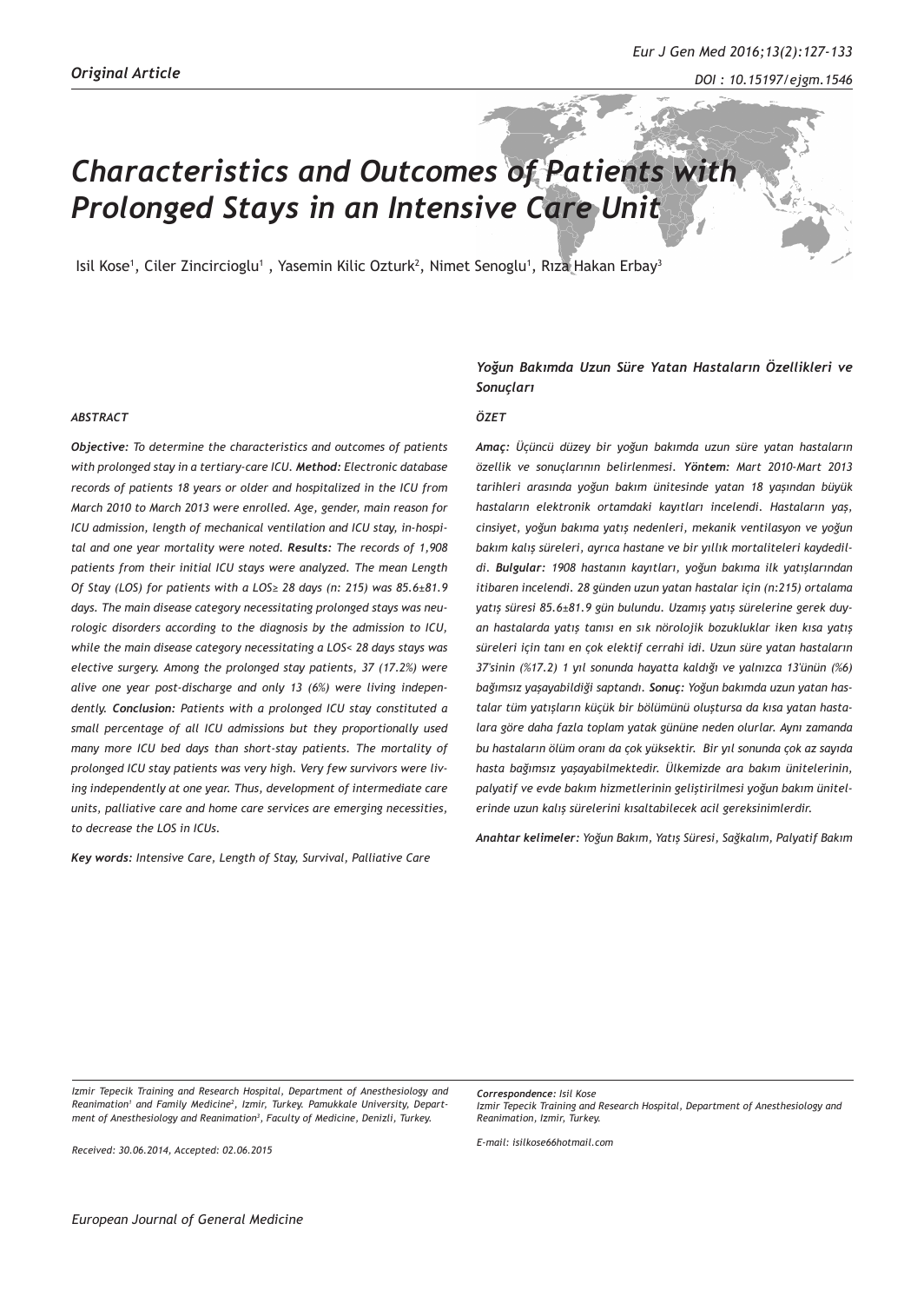# **INTRODUCTION**

Limited Intensive care unit (ICU) beds are major problem worldwide. As is the case in most countries around the world, the number of ICU beds has increased in our country over the past few years, from 16,020 in 2009 to 23,606 in 2012 (1). However, this number is still far below what is needed to meet demand. Because the ICU beds are often full, delay to ICU admission from the emergency department occurs frequently (2). Delays of more than 6 hours for transfer to an ICU bed lead to increased mortality (3). Considering the scarcity and high cost of ICU beds, using them prudently is very important so as to not create barriers for other patients who might benefit from needed ICU care. Moreover, ICUs are specialized units, which are staffed by highly trained healthcare professionals. Although the proportional rate of beds in ICU are few within the total hospital beds; the use of intensive monitoring, frequent laboratory testing, advanced imaging studies, and low patient: staff ratios result in ICU care constituting a large proportion of healthcare costs (4,5).

Prolonged length of stay (LOS) of ICU patients is a welldefined problem, associated with increased healthcare costs and delayed ICU admissions from the emergency departments, in many studies. In the study by Stricker et al., patients staying longer than 1 week in their ICU consumed more than 50% of all ICU resources (6). Although 'prolonged' is not well defined in the literature, many authors who studied costs and mortality in 'prolonged stay' ICU patients have used a LOS of more than 7-14 days (7-9). While Knaus et al. reported a survival rate of nearly 50% in patients who stayed longer than 14 days in the ICU; Fakhry et al. reported a higher survival rate (63%) However, they found that less than half had functional recovery and were able to return to work (9,10). Despite the patients with prolonged LOS in the ICU are few in number, they use a large percentage of ICU bed days, in most studies (11-13).



*Figure 1. Study flowchart of patients admitted to our tertiary-care hospital ICU over a 36-month period.*

This study was performed to determine the characteristics, and outcomes of patients with prolonged LOS in a tertiary-care ICU, and to assess risk groups for long ICU stays and 1-year mortality.

# **MATERIAL AND METHODS**

The study was carried out after obtaining the local ethical committee approval. The unit is a 27 beds tertiary ICU that is staffed by anesthesiologists and accepts nearly 650 annual admissions per year. Electronic database records of patients 18 years or older and hospitalized in the ICU from March 2010 to March 2013 were enrolled. The data of the first admissions were recorded if a patient had

|             |                  | Table 1. Demographic, and outcome data of patients according to LOS in ICU |                                        |                 |         |
|-------------|------------------|----------------------------------------------------------------------------|----------------------------------------|-----------------|---------|
|             |                  | All Patients (n=1908)                                                      | LOS $\geq$ 28 days (n=215) LOS<28 days |                 | p valu  |
|             |                  |                                                                            |                                        | (n:1,693)       |         |
| Age *       |                  | $63.7 \pm 17.7$                                                            | $64.3 \pm 17.9$                        | $63.6 \pm 17.7$ | 0.584   |
| Female**    |                  | 793 (42)                                                                   | 105 (48.8)                             | 688 (40.6)      | 0.023   |
| SAPS2*      |                  | $28.7 \pm 20.2$                                                            | $39.5 \pm 17.2$                        | $27.4 \pm 20.1$ | < 0.001 |
| ICU Outcome | mortality**      | 690 (36.2)                                                                 | 149(69.3)                              | 541 (32)        | < 0.001 |
|             | LOS <sup>*</sup> | $14.6 \pm 37.7$                                                            | $85.6 \pm 81.9$                        | $5.5 + 5.9$     | < 0.001 |

*Table 1. Demographic, and outcome data of patients according to LOS in ICU*

*LOS: length of stay, \*mean±SD, \*\*n (%)*

 *p value*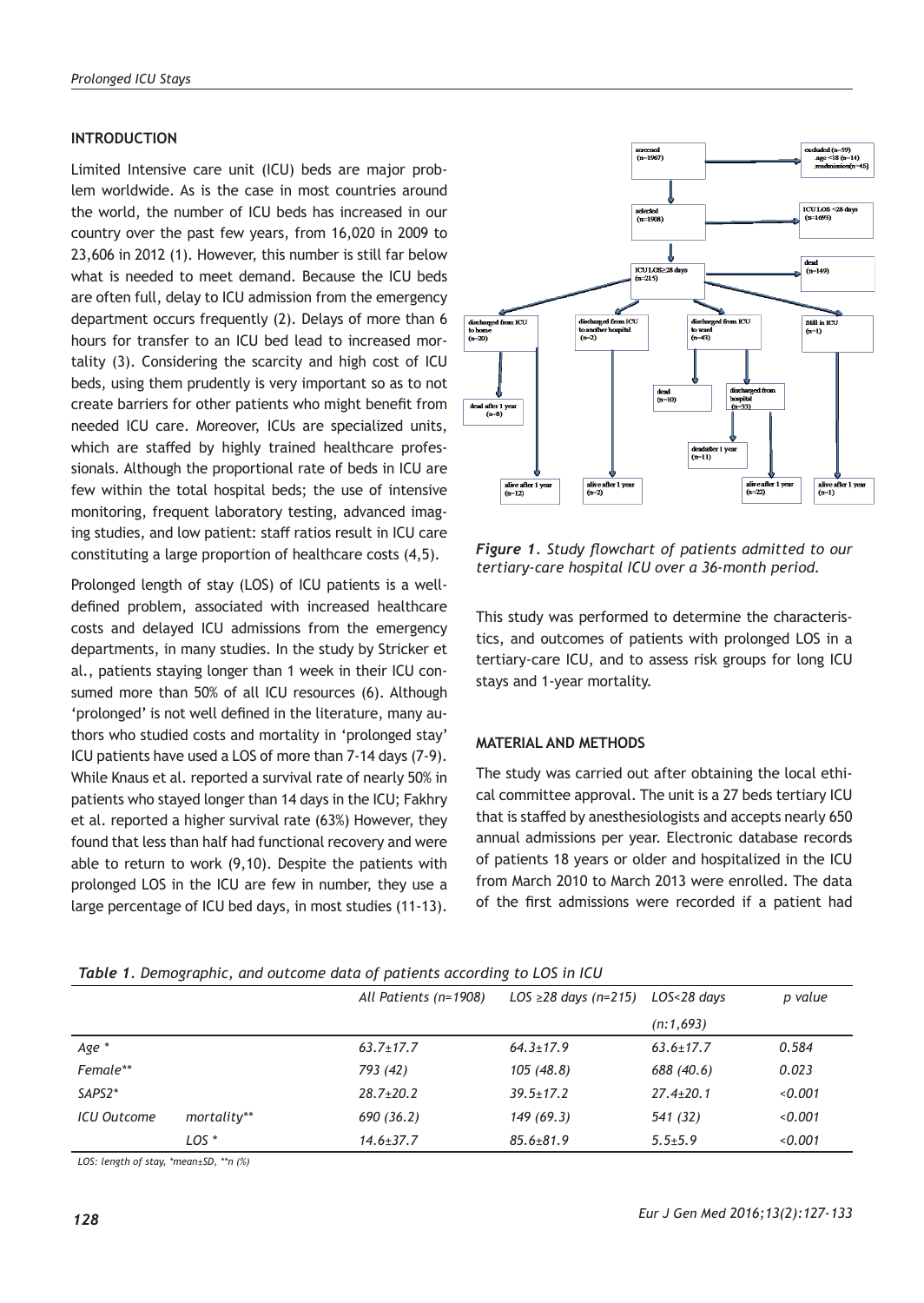| $\alpha$ LOS of $\epsilon$ zo days and $\epsilon$ zo days. |              |            |            |  |  |
|------------------------------------------------------------|--------------|------------|------------|--|--|
|                                                            | $LOS \ge 28$ | LOS <28    | All        |  |  |
|                                                            | days*        | days*      | patients*  |  |  |
| <b>Infection</b>                                           | 28 (13.0)    | 104 (6.1)  | 132 (6.9)  |  |  |
| Malignancy                                                 | 4(1.9)       | 14 (0.8)   | 18 (1.5)   |  |  |
| Metabolic                                                  | 14 (6.5)     | 206 (12.2) | 220 (11.5) |  |  |
| Neurologic                                                 | 56 (26.0)    | 176 (10.4) | 232 (12.2) |  |  |
| Cardiac                                                    | 30 (14.0)    | 130(7.7)   | 160 (8.4)  |  |  |
| Respiratory                                                | 14(6.5)      | 49 (2.9)   | 63(3.3)    |  |  |
| Emergency surgery                                          | 18 (8.4)     | 169 (10)   | 187 (9.8)  |  |  |
| Elective surgery                                           | 16 (7.4)     | 494 (29.2) | 510 (26.7) |  |  |
| Trauma                                                     | 34(15.8)     | 250 (14.8) | 284 (14.8) |  |  |
| <b>Intoxication</b>                                        | 1(0.5)       | 49 (2.9)   | 50(2.6)    |  |  |
| GIB                                                        | 0            | 52 (3.1)   | 52 (2.7)   |  |  |
| Total                                                      | 215          | 1693       | 1908       |  |  |

*Table 2. Reasons for ICU admission in patients with a LOS of ≥28 days and <28 days.*

\*: number of patients (%), LOS: length of stay, GIB: Gastrointestinal bleeding

repeated admissions. Age, gender, main reason for ICU admission, length of ICU stay, in-hospital mortality, and length of mechanical ventilation for each patient were noted. Admission diagnoses were placed into one of eleven categories: infectious, metabolic, neurologic, cardiac, respiratory, gastrointestinal bleeding, intoxication, trauma, malignancy, emergency surgery, and elective surgery. Simplified Acute Physiology Score (SAPS) II was used to assess severity of illness. All patients received protocol directed weaning from mechanical ventilation (spontaneous breathing trial or stepwise reduction in support). Prolonged mechanical ventilation (PMV) was defined as more than 21 days of mechanical ventilation for at least six hours per day. Prolonged LOS in the ICU was defined as a stay of 28 days or longer.

#### *Köse et al.*

Information about one-year mortality and the patient's ability to live independently (bathing, dressing, eating, using the toilet, taking a few steps) were performed by a phone interview with the patient or a family member, 1 year after the discharge.

#### *Statistical Analysis*

Quantitative variables were expressed as the means ±standard deviations. Student's t-test and Mann-Whitney U-test were used to analyze continuous variables. Receiver operating characteristic (ROC) curves was performed to evaluate the cut-off values of independent numerical variables with a p-value of < 0.05 and converted to categorical variables. Categorical variables were analyzed by the x<sup>2</sup> and Fisher's exact test and correlation coefficient and unadjusted Odds Ratio (OR) were calculated. Then bivariate logistic regression was performed to obtain adjusted ORs for confounders. P<0,05 was taken to indicate statistical significance.

#### **RESULTS**

During the study period 1.922 patients had 1.967 stays in the ICU. (Figure 1) The stays of 45 patients with repeated hospitalization and 14 patients with age lower than 18 years old are excluded. The records of 1,908 patients from their initial ICU stays were analyzed.

The mean age of all ICU patients was 63.7±17.7 years (range 18-105 years); 42% were female. The mean length of stay for all patients was 14.6±37.7 days. 215 patients (11.3%) stayed longer than 28 days with a mean LOS of 85.6±81.9 days. The SAPS II scores and number of females were significantly higher in patients with longer ICU stays (Table 1). The area under the ROC curve (aROC) for the SAPS II was 0.67 at a cut-off value of 25. The most common admission diagnosis was neurologic disorders for prolonged stays and elective surgery for shorter stays (Table 2). The predictors of long ICU LOS were shown in Table 3. Female patients had longer stays than males with some degree of significance with chi-square statistic but logistic regression didn't show any degree of correlation.

#### *Table 3. Predictors of Long ICU Stays*

|                       | Phi coefficient | OR (CI 95%)        | p value | Adjusted OR (CI 95%) | p value |
|-----------------------|-----------------|--------------------|---------|----------------------|---------|
| SAPS II $(>25)$       | 0.297           | $7.56(5.36-10.67)$ | 0.001   | $1.03(1.02-1.03)$    | 0.001   |
| Female                | 0.053           | $1.394(1.05-1.85)$ | 0.023   | $1.27(0.95-1.7)$     | 0.105   |
| Neurological Disorder | 0.151           | $3.04(2.16-4.27)$  | < 0.001 | $2.44(1.71-3.47)$    | 0.001   |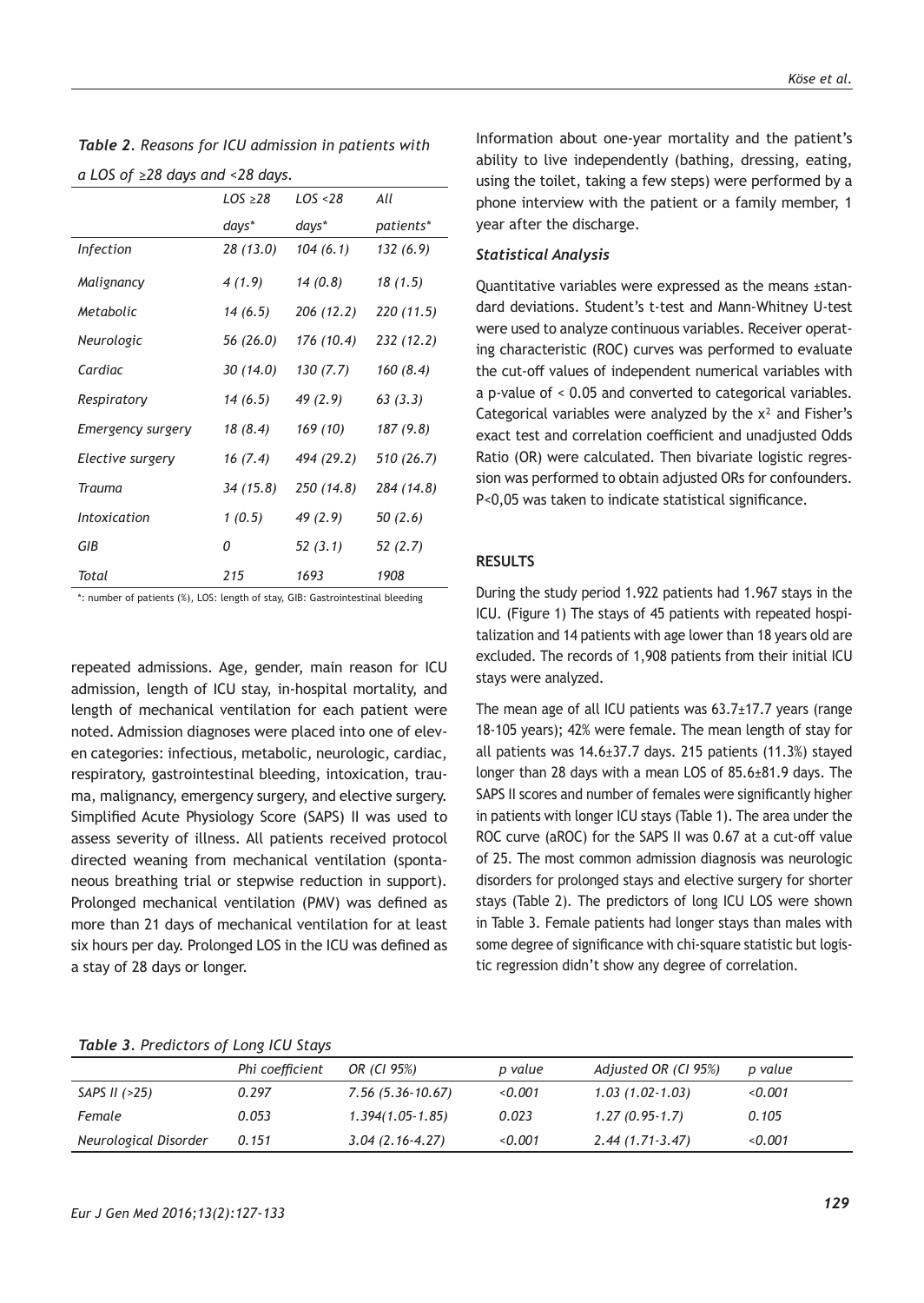*patients with long ICU Stays*

*Table 4. One-year outcome characteristics of* 

| $P^{\alpha}$ . The state of the state $\alpha$ is the state of $\alpha$ |           |              |         |  |  |
|-------------------------------------------------------------------------|-----------|--------------|---------|--|--|
|                                                                         | Survivors | Nonsurvivors | p value |  |  |
| Age, mean years                                                         | 47.08     | 67.88        | 0.000   |  |  |
| Female, n(%)                                                            | 12(32.4)  | 93(52.2)     | 0.031   |  |  |
| Prolonged MV, n(%)                                                      | 27(73)    | 165(92.7)    | 0.002   |  |  |
| Trauma, $n\%$ )                                                         | 18 (48.6) | 16(9)        | 0.000   |  |  |
| LOS in ICU, days                                                        | 74.41     | 87.93        | 0.362   |  |  |
| LOS in Hospital, days                                                   | 91.00     | 97.51        | 0.699   |  |  |

Of the 215 patients with a LOS ≥28 days, 192 patients needed PMV. ICU mortality was seen in 149 (69.3%) patients. Hospital mortality was observed in additional 10 patients after ICU discharge. Total number of patients who were discharged from the hospital was 55 (25.6%), and one patient was still in the ICU when the study ended. Thirty-seven patients (17.2%) were alive one year post-discharge and only 13 (6%) were living independently. During the study period, 27,953 bed days were used, with 18.405 of these being used by the prolonged LOS patients.

The one-year survivors were significantly younger than nonsurvivors and had a lower incidence of PMV. The characteristics of survivors and nonsurvivors at 1 year were shown in Table 4. The cutoff value of 62 years was determined for age for one-year mortality. Mortality rate



**Admission Diagnosis** 

was 94.3 % in patients older than 62 years of age, while it was 61.3 % in younger patients. One-year mortality rates of female patients were found significantly higher with chi-square statistics. But similarly to ICU LOS, logistic regression didn't show any significant gender difference between survivors and non-survivors (Table 5). As seen in the bar graphs for survival and dependency at 1 year the highest survival and less dependency rates were in trauma patients (52.9% and 20.6%) (Figure 2 and 3). Characteristics of dependent and independent patients were shown in Table 6.

# **DISCUSSION**

The most common reason for admission among our prolonged ICU stay patients was neurologic disorders, similar to that of other studies (14). A study from Australia found that mortality and inability to live independently at three months post-discharge was very high among stroke patients admitted to the ICU (15). The percentage of survivors was highest in our trauma patients, and these constituted the largest proportion of patients living independently at one year. These findings are similar to those of Ong et al., who reported high survival rates in trauma patients, even in those with an ICU LOS of 30 or more days. Predictors of prolonged ICU stay include age and diagnosis at admission, as well as infectious and pulmonary complications occurring during the ICU stay (16). Patients' quality of life after discharge from the ICU is



*Figure 2. Survival of prolonged stay ICU patients at one year post-discharge, according to reason for ICU admission.*

*Figure 3. Numbers of prolonged stay ICU patients living independently at one year, according to reason for ICU admission.*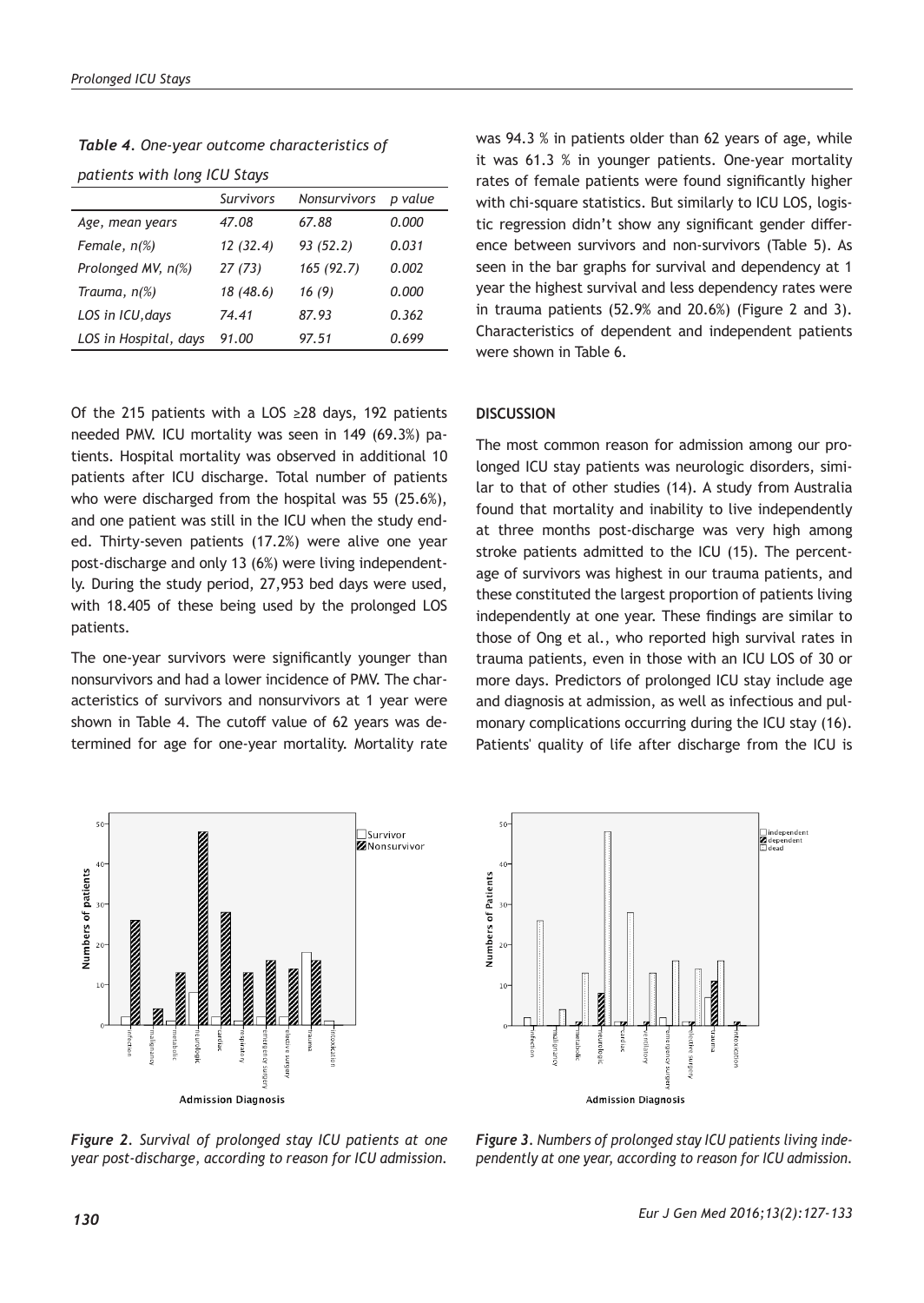|                            | Phi coefficient | OR (CI 95%)         | p value | Adjusted OR (CI 95%) | p value |
|----------------------------|-----------------|---------------------|---------|----------------------|---------|
| Age $( >62 \text{ years})$ | 0.416           | 10.402(4.44-24.38)  | < 0.001 | 8.22 (3.24-20.86)    | 0.001   |
| Female                     | 0.150           | $2.28(1.078-4.82)$  | 0.031   | $1.09(0.44-2.71)$    | 0.856   |
| Prolonged MV               | 0.241           | $4.70(1.87-11.79)$  | < 0.001 | $3.17(1.09-9.22)$    | 0.034   |
| Trauma                     | $-0.410$        | $0.10(0.05 - 0.24)$ | 0.001   | $0.15(0.06-0.39)$    | 0.001   |

*Table 5. Predictors of one-year mortality*

often poor. Greater age, longer ICU LOS and lower Quality of Life score at the time of ICU admission are strongly associated with poor outcomes (17,18). We also found that only 6% of survivors were independent at one year; and results were poorer for those with longer ICU stays and longer use of mechanical ventilation.

The SAPS II is the commonly used scoring systems for critically ill patients admitted to ICU. It is a severity score and mortality estimation tool. In our study, patients with longer LOS in ICU had a significantly higher SAPS II scores. Previous studies reported similar findings and showed that SAPS II score is a predictor of prolonged ICU stay (6,19).

Age is a well-known factor leading to mortality. Hamel et al. reported a 29% in-hospital mortality rate among patients>70-years-old during hospitalization. Another similar study reported age-specific 6-month mortality rates of 44% and 60% for 55- and 85-year-old patients, respectively (20). Fuchs et al. reported that aging was a significant independent risk factor for 28-day and oneyear mortality, especially for ICU patients older than 75-years-old (21). In those with multiple organ dysfunctions, the in-hospital mortality of ICU patients was up to 80% in patients over 85years (22). Our results were similar to those above; the mortality rates in the ICU and during the hospital stay of prolonged stay ICU patients were high (69% and 74%, respectively). The overall mortality

*dependency at 1-year*

|                      | Dependent  | Independent | p value |
|----------------------|------------|-------------|---------|
| Age (years)*         | 46.0       | 49.2        | 0.659   |
| Female**             | 9/24(37.5) | 3/13(23.1)  | 0.303   |
| Prolonged MV**       | 21(87.5)   | 6(46.2)     | 0.011   |
| ICU LOS (days)*      | 91.2       | 43.4        | 0.026   |
| Hospital LOS (days)* | 111.5      | 53.2        | 0.010   |

\* means, \*\* n (%)

at one year post-discharge was over 80%. Age was found the most important factor in predicting 1-year mortality.

Few studies to date have specifically addressed prolonged ICU stays in hospitals in Turkey. Uysal et al. reported that long stay patients made up 14% of their ICU admissions, and these patients occupied more than 50% of ICU bed days (23). The number of patients with prolonged ICU stays has been reported to range from 7% to 16% (11, 24,25). In our study, prolonged stay ICU patients constituted only 11.3% of admissions but used more than twice the number of bed days than the other 88.7% of patients.

Although the term "chronically critically ill" (CCI) is described in 1985 by Girard and Raffin, it is still not a common term in our country (26). CCI's are the patients who survive their acute critical illness but they need long-term life support or therapeutic interventions. The most common reason for admission among our prolonged ICU stay patients was neurologic disorders. Furthermore, there was no patient living independently at one year postdischarge who had a diagnosis of neurologic disorder. Patients with neurologic disorder usually need long-term life support. Unfortunately, all the patients with neurologic disorder needed long-term support in this study. Thus these patients should be regarded as CCI. Over the past decade, the definition of CCI was modified slightly, with its main characteristic now being use of mechanical ventilation for more than 21 days (27). Most of the patients (89.3%) in our institution met this newer definition of CCI. In many critically ill patients, modern treatment methods in ICUs enable patients to survive longer. Complication rates, costs, and damage to the patient's psychological state are increased when the ICU stay is prolonged (28). Recently, alternative healthcare facilities with appropriate staffing should be sought such as long-term acute care facilities, skilled nursing facilities, palliative care homes (hospice), and home care are the major health care modalities for CCI patients, all over the world. Palliative care is a very important health care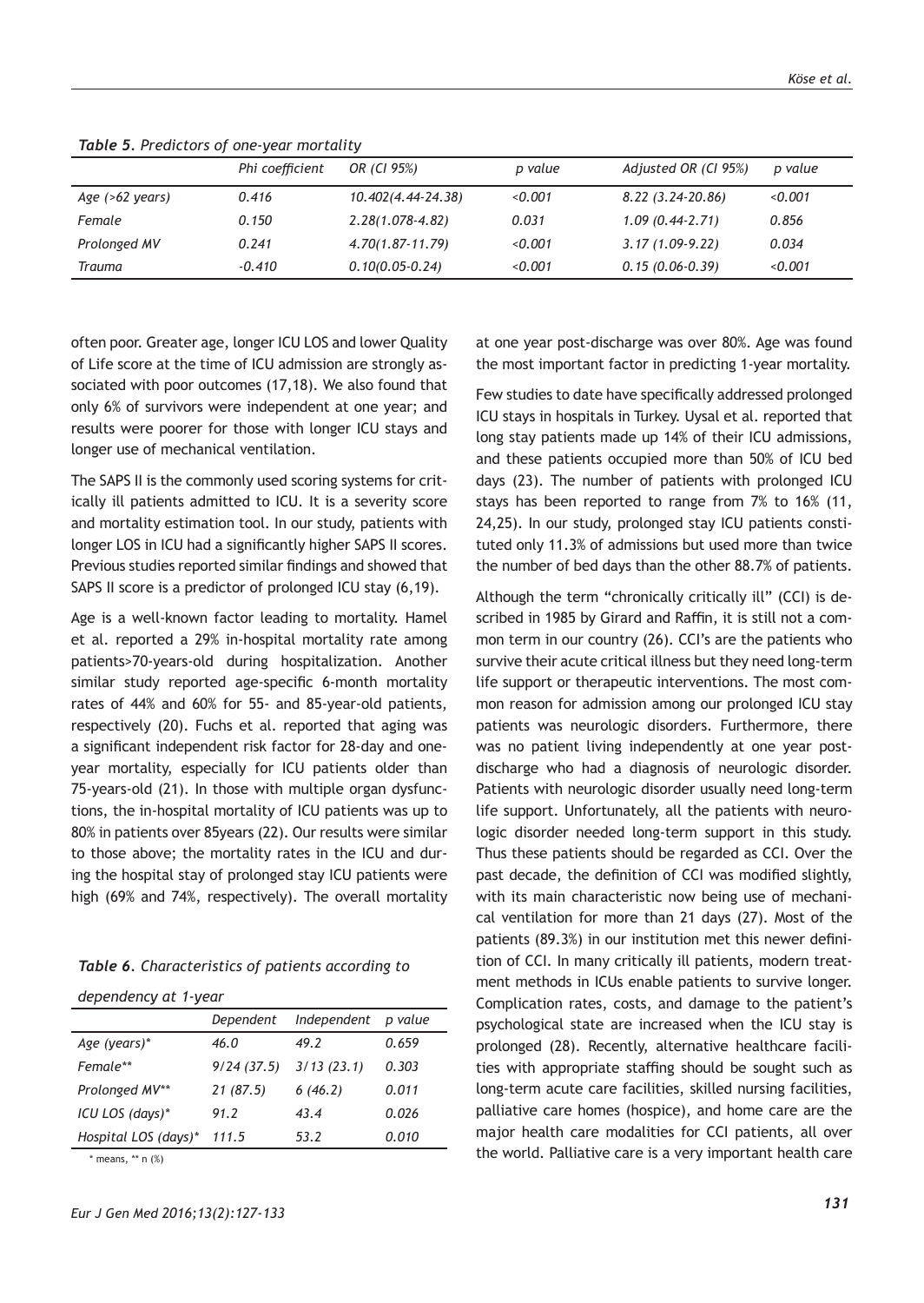modality in reducing length of stay in the ICU. Campbell and Guzman reported that a proactive palliative care approach for patients in ICU has positive effects on the length of stay at ICU and on the prognosis as well (29). Palliative care support and intervention are also decreased the time that dying patients remained in the ICU. Moreover, it is known that palliative care modalities reduce the use of non-beneficial health care sources and the cost afford for health care. Palliative care units are founded by the mid 2013, home care service facilities are also held in last few years in Turkey.

The lack of palliative care and home care service facilities, and the fear of malpractice lawsuits in our country, may be some of the reasons that patients have such long ICU stays in our institution. Besides, high ICU occupancy, partially due to patients who might not be benefiting from long-term ICU care, leads to delays of appropriate transfers to the ICU. This may even mean death to those who are waiting at the critical manner for an ICU bed, to those who would have benefited from ICU care (2,3).

As a result, patients with a prolonged ICU LOS constituted a small percentage of all ICU admissions but they proportionally used many more ICU bed days and healthcare resources than short stay patients. The mortality of prolonged ICU stay patients was very high. Very few survivors were living independently at one year. Thus, development of intermediate care, palliative care and home care services are emerging necessities, to decrease the LOS in ICUs.

In our study we defined the predictors for longer ICU stays. Further research to more clearly define the characteristics of patients with prolonged ICU stay would guide optimal use of ICU resources.

# **REFERENCES**

- *1. The Ministry of Health of Turkey Health Statistics Yearbook 2012. Republic of Turkey Ministry of Health General Directorate of Health Research. Ankara: Sentez Matbaacılık ve Yayıncılık; 2013. p. 69.*
- *2. Işıl CT, Turk HŞ, Sayın P, Çınar ASÖ, Oba S. Evaluation of emergency consultations requested from our hospital's intensive care unit. The Medical Bulletin of Şişli Etfal Hospital 2012;46(2):49-52.*
- *3. Chalfin DB, Trzeciak S, Likourezos A, Baumann B, Dellinger RP, DELAY-ED study group. Impact of delayed transfer of critically ill patients from the emergency department to the intensive care unit. Crit Care Med 2007;35(6):1477-83.*
- *4. Dasta JF, McLaughlin TP, Mody SH, Piech CT. Daily cost of*

*an intensive care unit day: the contribution of mechanical ventilation. Critic Care Med 2005;33:1266–71.*

- *5. Gooch RA, Kahn JM. ICU bed supply, utilization, and health care spending: an example of demand elasticity. JAMA 2014;311(6):567-8. doi: 10.1001/jama.2013.283800.*
- *6. Stricker K, Rothen HU, Takala J. Resource use in the ICU: short- vs. long-term patients. Acta Anaesthesiol Scand 2003;47(5):508-15.*
- *7. Mahesh B, Choong CK, Goldsmith K, Gerrard C, Nashef SA, Vuylsteke A. Prolonged stay in intensive care unit is a powerful predictor of adverse outcomes after cardiac operations. Ann Thorac Surg 2012;94(1);109-16.*
- *8. LaPar DJ, Gillen JR, Crosby IK, et al. Predictors of operative mortality in cardiac surgical patients with prolonged intensive care unit duration. J Am Coll Surg 2013;216(6):1116-23.*
- *9. Fakhry SM, Kercher KW, Rutledge R. Survival, quality of life, and charges in critically ill surgical patients requiring prolonged ICU stays. J Trauma 1996;41(6):999-1007.*
- *10. Knaus WA, Wagner DP, Zimmerman JE, Draper EA. Variations in mortality and length of stay in intensive care units. Ann Intern Med 1993;118(10):753-61.*
- *11. Arabi Y, Venkatesh S, Haddad S, Al Shimemeri A, Al Malik S. A prospective study of prolonged stay in the intensive care unit: predictors and impact on resource utilization. Int J Qual Health Care 2002;14(5):403-10.*
- *12. Hall WB, Willis LE, Medvedev S, Carson SS. The implications of long-term acute care hospital transfer practices for measures of in-hospital mortality and length of stay. Am J Respir Crit Care Med 2012;185(1):53-7.*
- *13. Hughes M, MacKirdy FN, Norrie J, Grant IS. Outcomes of long-stay intensive care patients. Intensive Care Med 2001;27(4):779-82.*
- *14. Boniatti MM, Friedman G, Castilho RK, Vieira SRR, Fialkow L. Characteristics of chronically critically ill patients: comparing two definitions. Clinics (Sao Paulo) 2011;66(4):701-4.*
- *15. Fanshawe M, Venkatesh B, Boots RJ. Outcome of stroke patients admitted to intensive care: experience from an Australian teaching hospital. Anaesth Intensive Care 2002;30(5):628-32.*
- *16. Ong AW, Omert LA, Vido D, et al. Characteristics and outcomes of trauma patients with ICU lengths of stay 30 days and greater: A seven-year retrospective study. Crit Care 2009;13(5):154. doi: 10.1186/cc8054*
- *17. Fildissis G, Zidianakis V, Tsigou E, Koulenti D, Katostaras T, Economou A, et al. Quality of life outcome of critical care survivors eighteen months after discharge from intensive care. Croat Med J 2007;48(6):814-21.*
- *18. Rocker G, Cook D, Sjokvist P, et al. Level of Care Study Investigators; Clinician predictions of intensive care unit mortality. Crit Care Med 2004;32(5):1149-54.*
- *19. Higgins TL, McGee WT, Steingrub JS, Rapoport J, Lemeshow S, Teres D. Early indicators of prolonged intensive care unit stay: Impact of illness severity, physician staffing, and pre–intensive care unit length of stay. Critical Care Med 2003;31(1):45-51.*